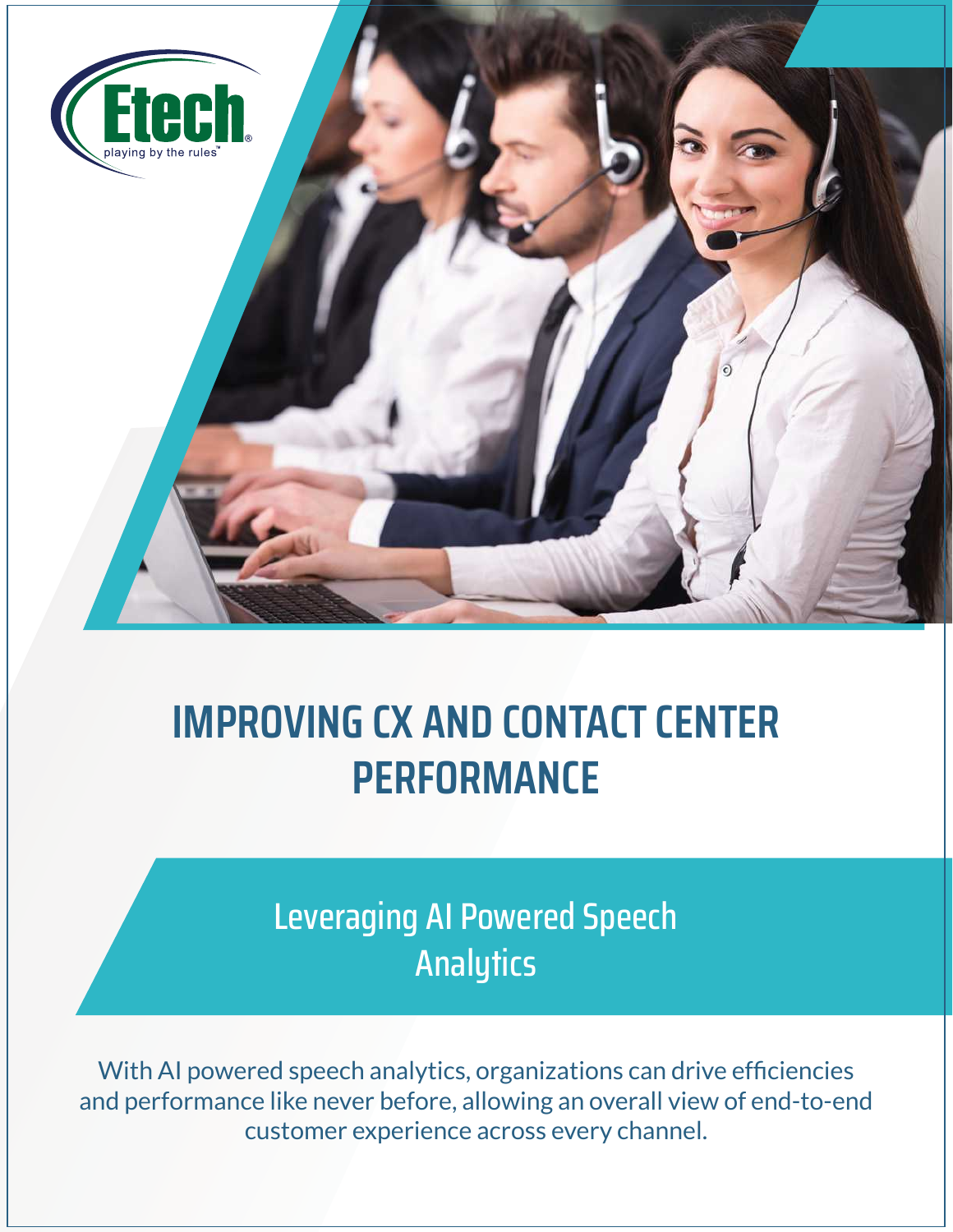# **IMPROVING CX AND CONTACT CENTER PERFORMANCE**



### **Overview**

Today's contact centers are the critical front lines for how customers interact with businesses. Contact center agents know first-hand the issues, frustrations, and valuable feedback customers provide during daily interactions regarding products, services, and sales. When immediate answers and solutions are needed, contact centers have the critical responsibility of making sure customers receive exactly what they need, when they need it. This is extremely difficult for contact centers due to high turnover, poor efficiency in operations, and varying agent productivity, as well as effectiveness.



What does this mean for contact centers and the way they conduct customer interactions while also having to continually evolve, ensuring no customer is left behind in the midst of a complex transaction?

# Deloitte's Global Contact Center Survey - 2019



Companies say the traditional voice channel is used to handle the most complex transactions.



Companies believe the complexity of interactions will increase self-service options to handle simpler inquiries In the future.



[WWW.ETECHGS.COM](http://www.etechgs.com) | [INFO@ETECHGS.COM](mailto:INFO%40ETECHGS.COM?subject=Whitepaper-Improving%20CX%20and%20Contact%20Center%20Performance) | 936.559.2258

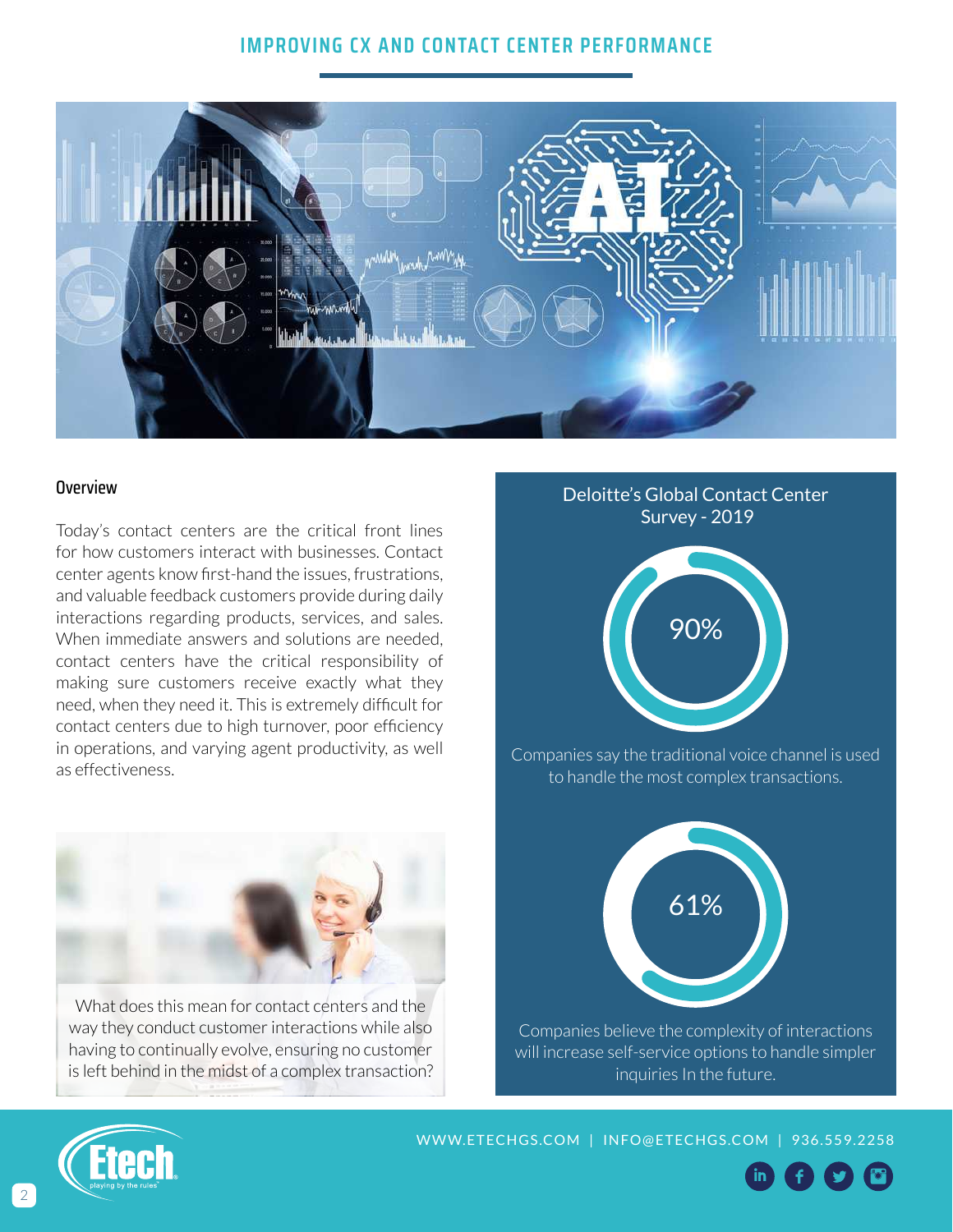

# لس

Contact Centers should say No to Traditional Quality Monitoring

Bridging the Gaps

AI Solutions for Evolving Problems

Contact Center Roles and the AI **Difference** 

- Operations
- Customer Service Leaders
- Customer Experience Insights Leaders

How can you know which Speech Analytics technology to use?

- Quality
- Understanding Data
- Self Coaching
- Look Ahead
- Keep it Simple

Drive Efficiencies and Performance

Providing the ability to Understand with Proven Results

Insights from:

- Matt Rocco
- Jim Iyoob

# **IMPROVING CX AND CONTACT CENTER PERFORMANCE**

### Contact Centers should say No to Traditional Quality Monitoring

Transcribing and analyzing every call or customer interaction are nearly impossible. However, monitoring and understanding these interactions manually and resorting to a small sample of interactions is simply not enough.

Few monitoring programs have a good idea of what to look for, but still tend to focus on specific metrics, such as abandonment, hold times, or interaction resolutions. While this information can be helpful, this type of monitoring tends to miss valuable information between agents and customers, leaving actionable insights buried in mounds of dark data.



surveyed by Cisco, stated that [74% reported](https://www.cisco.com/c/dam/en/us/products/collateral/contact-center/cc-global-survey-ebook.pdf)  [difficulty](https://www.cisco.com/c/dam/en/us/products/collateral/contact-center/cc-global-survey-ebook.pdf) as one of their top challenges.

# Bridging the Gaps

Gaps in quality monitoring for contact centers is nothing new. This leaves valuable insights left unobserved, meaning contact center agents are conducting business without necessary information to provide the best support and services to their customers. This results in agents and customers feeling frustrated, with neither understanding how to find solutions to the customer problems.

Finding solutions for agents and customers while trying to fill the gaps of quality monitoring can seem overwhelming and impossible. However, a solution is here that can provide contact centers with valuable insights and resources for their agents, while meeting customer expectations and providing an excellent customer experience.

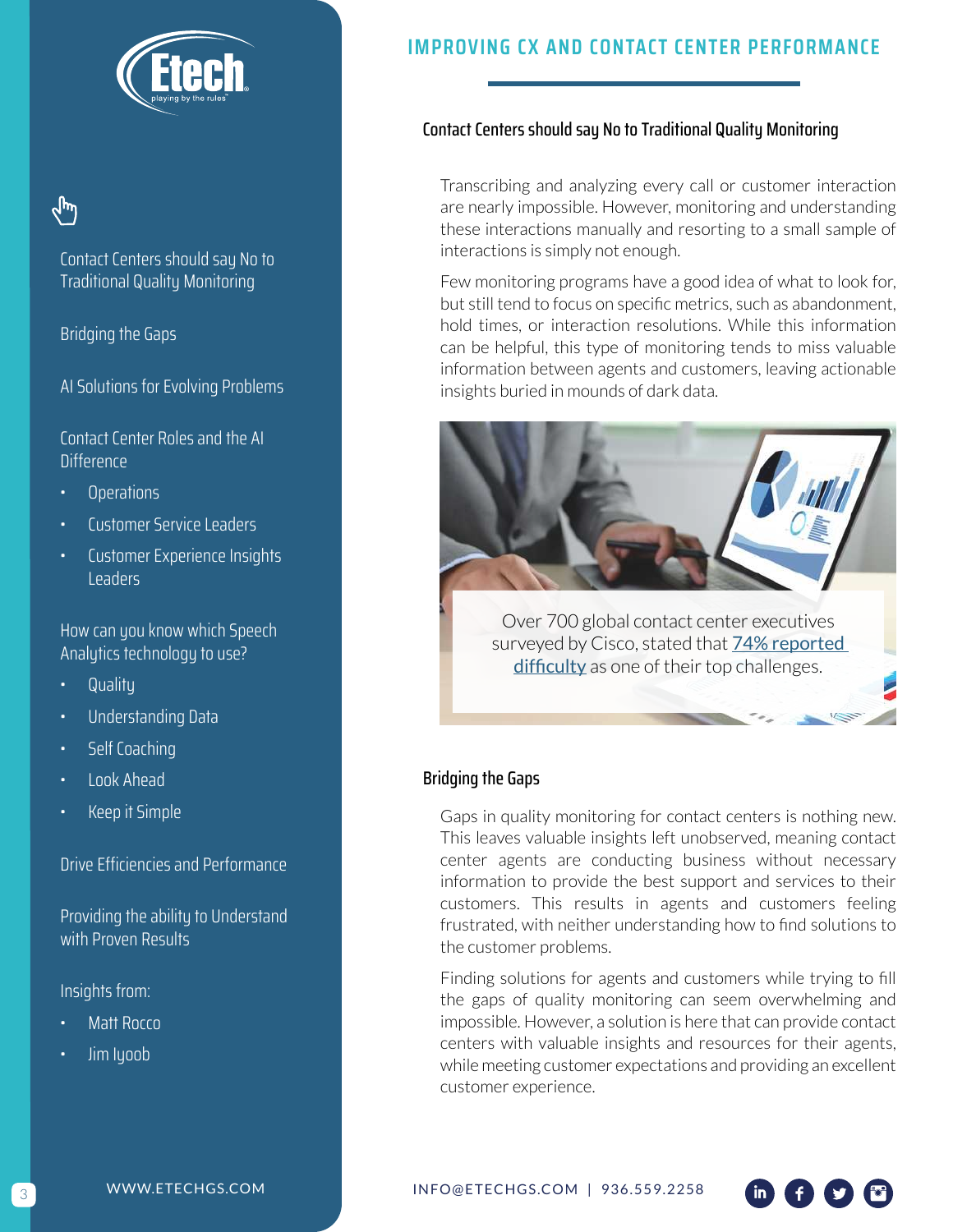

Contact Centers should say No to Traditional Quality Monitoring

Bridging the Gaps

AI Solutions for Evolving Problems

Contact Center Roles and the AI **Difference** 

- Operations
- Customer Service Leaders
- Customer Experience Insights Leaders

How can you know which Speech Analytics technology to use?

- Quality
- Understanding Data
- Self Coaching
- Look Ahead
- Keep it Simple

Drive Efficiencies and Performance

Providing the ability to Understand with Proven Results

Insights from:

- Matt Rocco
- Jim Iyoob

# **IMPROVING CX AND CONTACT CENTER PERFORMANCE**

# AI Solutions for Evolving Problems

The contact center environment is constantly advancing and evolving. Each day brings different information, products, and ways of interacting with customers, as well as how agents are set up to provide those services.

Fortunately, the solution is here with the flexibility needed to solve those ever-changing and evolving concerns using AI-Powered speech analytics.

Brands have been mining for customer insights in small samples, but AI-speech analytics has the power to take large amounts of data while sifting through every interaction.

While artificial intelligence provides many initial benefits for a company, it is the human touch that makes all the difference. When it comes to solving a problem, 56% of consumers prefer to reach out **[via chat](https://www.entrepreneur.com/article/325197)** before calling the company.

[Source: Etech Global Services](https://www.etechgs.com/are-your-contact-center-quality-monitoring-parameters-effective-2/)

By using AI, contact centers have an effective lens to dissect interactions, taking the guesswork out when the agent is interacting with customers. AI gives businesses insights into what their customers are experiencing and needing now!

Today's customers expect immediate results and with AI speech analytics, we have the tools needed to provide that.



#### When do consumers stop interacting with a brand they love?

*customer experience Survey* 

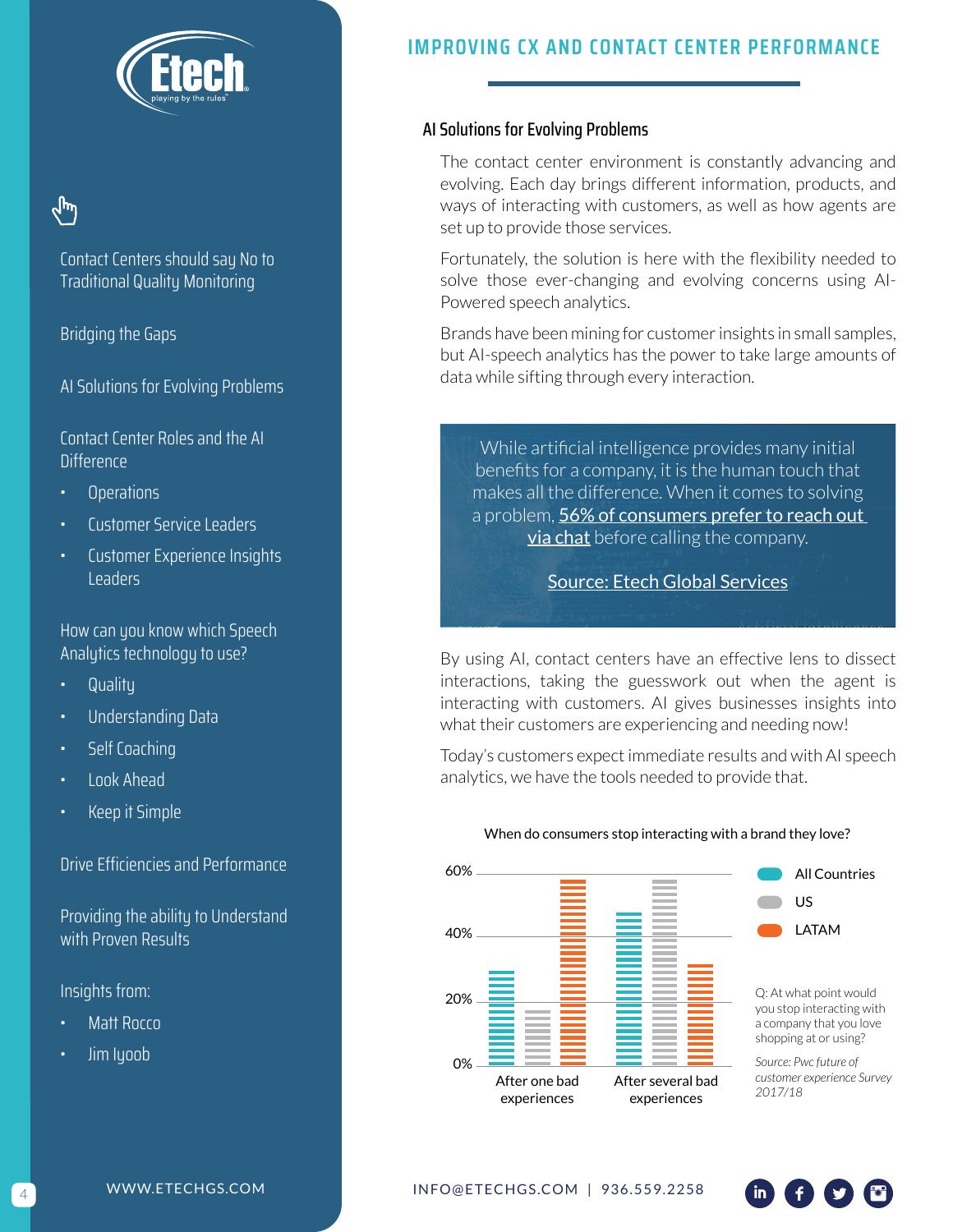

Contact Centers should say No to Traditional Quality Monitoring

Bridging the Gaps

AI Solutions for Evolving Problems

Contact Center Roles and the AI **Difference** 

- Operations
- Customer Service Leaders
- Customer Experience Insights Leaders

How can you know which Speech Analytics technology to use?

- Quality
- Understanding Data
- Self Coaching
- Look Ahead
- Keep it Simple

Drive Efficiencies and Performance

Providing the ability to Understand with Proven Results

Insights from:

- Matt Rocco
- Jim Iyoob

# **IMPROVING CX AND CONTACT CENTER PERFORMANCE**

# Contact Center Roles and the AI Difference

Whether as a leader, customer sales & service agent or quality assurance supervisor, AI impacts every aspect of contact center operations.

Here's how AI powered speech analytics makes a difference:

# Utilizing AI, Leaders in operations have been able to identify the following objectives:

### Scalable Performance Isolation

- Leaders identify exact points where agents need additional training and support.
- Leaders can identify top-performing agents based on a holistic viewpoint.
- Leaders can identify outliers that affect performance at the population level.

### Improve KPI Accuracy

• Leaders deliver improved performance in experience related KPIs by being able to correlate direct customer feedback from post-transaction surveys to events within the transaction.

### Target Unresolved Issues

- Leaders can concentrate on target areas of aggregatelevel KPIs by focusing on trending topics, customer tone or keywords.
- Leaders can determine optimal resolution responses, processes and conditions by focusing on highest yielding behaviors and predicting outcomes related to those behaviors.

### First Call Resolution Protocols

- Leaders can identify areas of improvement for first call resolution, such as better scripting, focused agent training and response protocols.
- Leaders can identify intelligent, efficient processes that enhance response protocols while reducing friction points.

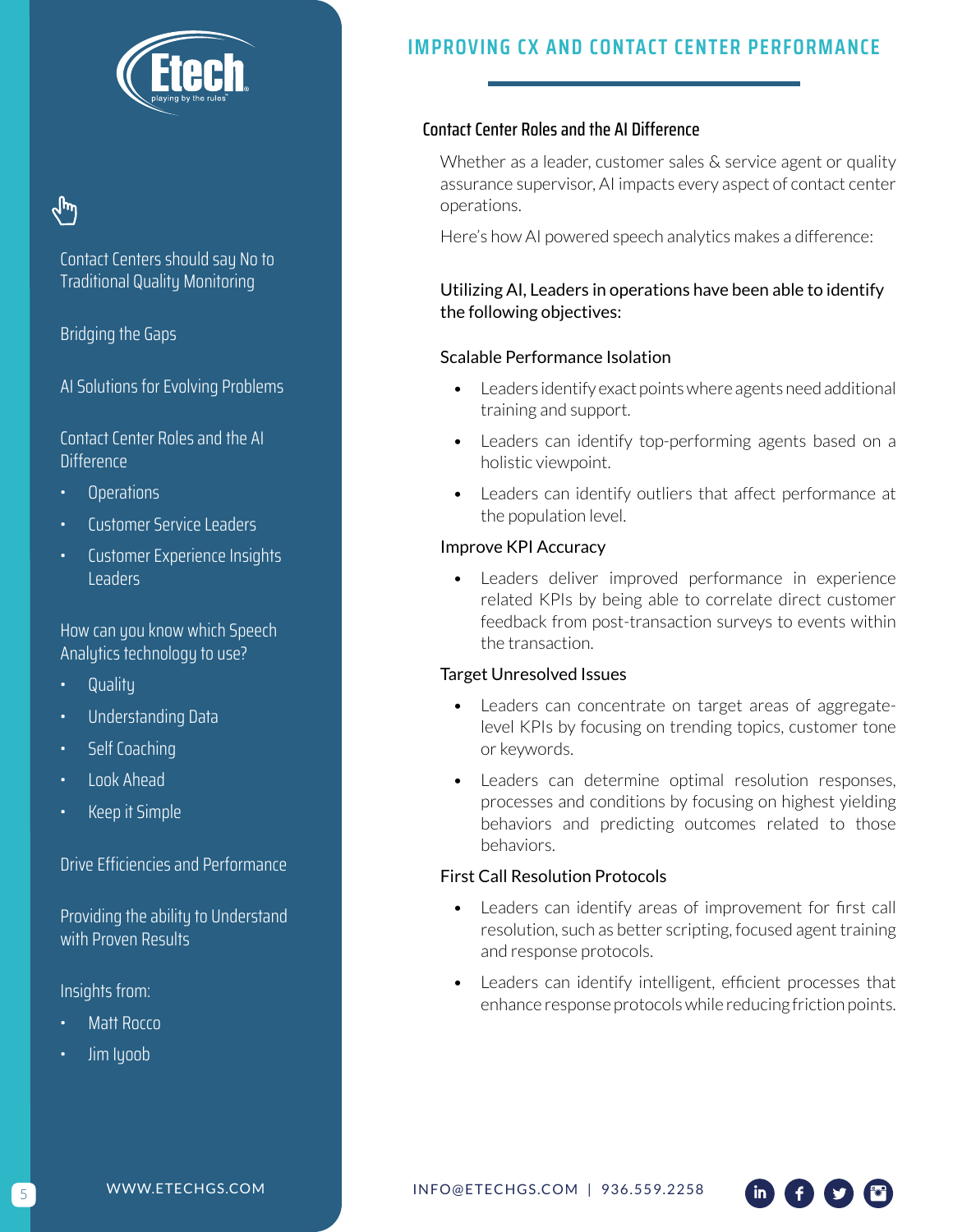

# لسرا

Contact Centers should say No to Traditional Quality Monitoring

Bridging the Gaps

AI Solutions for Evolving Problems

Contact Center Roles and the AI **Difference** 

- Operations
- Customer Service Leaders
- Customer Experience Insights Leaders

How can you know which Speech Analytics technology to use?

- Quality
- Understanding Data
- Self Coaching
- Look Ahead
- Keep it Simple

Drive Efficiencies and Performance

Providing the ability to Understand with Proven Results

Insights from:

- Matt Rocco
- Jim Iyoob

# **IMPROVING CX AND CONTACT CENTER PERFORMANCE**

# Contact Center Roles and the AI Difference

### Customer Service Leaders

Customer service leaders provide direction for all channels in the contact center, with a focus on ensuring customer satisfaction, as well as areas for training and process improvement. A customer service leader also focuses on bringing in new ways of providing self-service options for customers, which also reduces cost for the contact center.

### Analyze Topics for Self-Serving Options

• Leaders can analyze recurring questions and topics across the contact center, for example automated chat topics, website, customer support, etc. Analyzing these topics can show new ways of providing self-service opportunities for customers.

#### Improve Customer Satisfaction

Leaders can identify trending issues during customer and agent interactions, in order to compare best practices shared across all channels, to improve responses and customer satisfaction.

### Detailed Insights for Process Improvements

Leaders get detailed insights into why customers choose contact center channels, which then helps to find ways of improving structures and processes.



Source: **[Outlook on AI for Enterprise](https://narrativescience.com/resource/whitepaper/outlook-on-ai-for-the-enterprise/)**

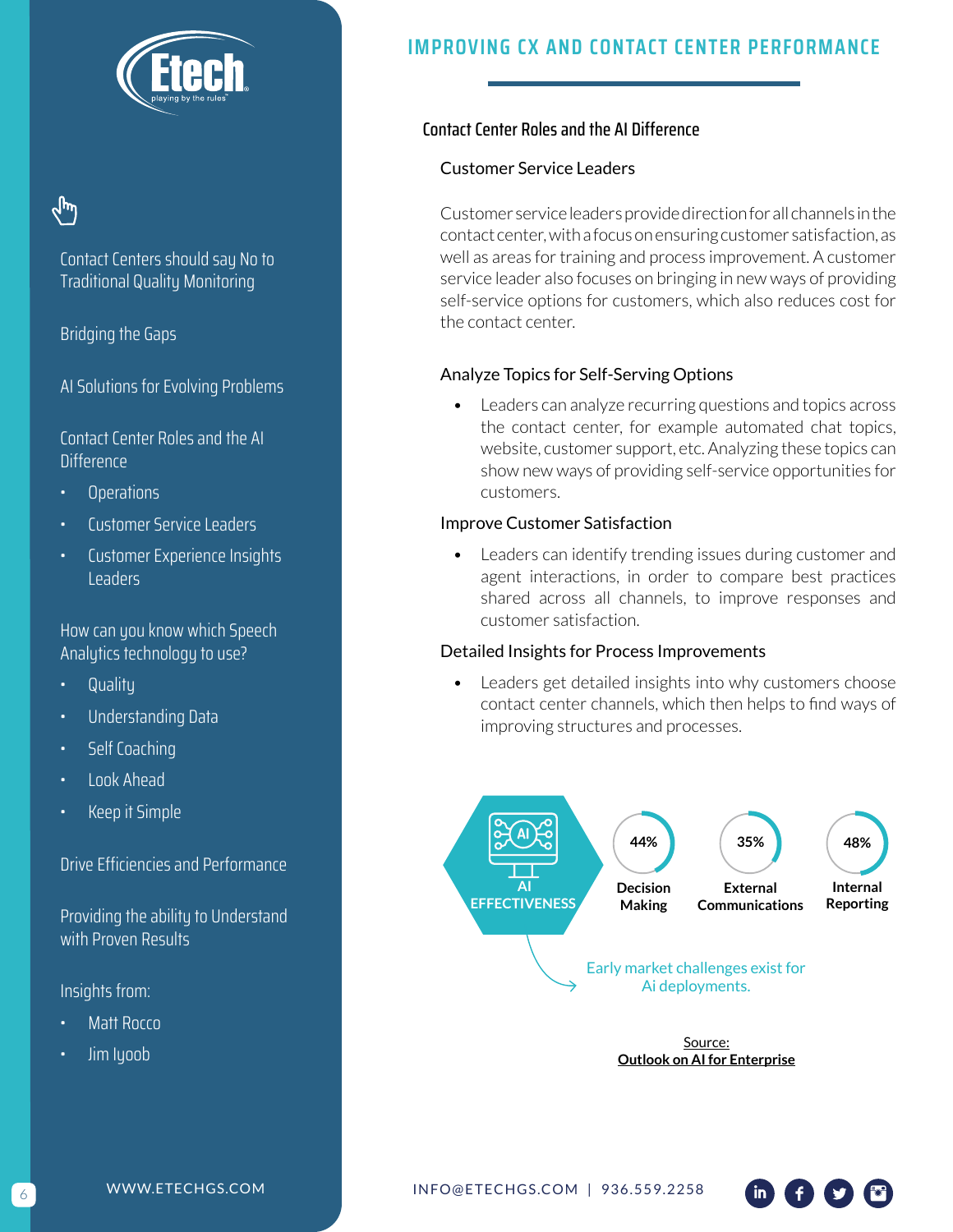

Contact Centers should say No to Traditional Quality Monitoring

Bridging the Gaps

AI Solutions for Evolving Problems

Contact Center Roles and the AI **Difference** 

- Operations
- Customer Service Leaders
- Customer Experience Insights Leaders

How can you know which Speech Analytics technology to use?

- Quality
- Understanding Data
- Self Coaching
- Look Ahead
- Keep it Simple

Drive Efficiencies and Performance

Providing the ability to Understand with Proven Results

Insights from:

- Matt Rocco
- Jim Iyoob

# **IMPROVING CX AND CONTACT CENTER PERFORMANCE**

# Contact Center Roles and the AI Difference

### Customer Experience Insights Leaders

Customer experience insights leaders focus on identifying areas in which they can find ways to bring innovation and promote change within the organization. These leaders delve into the customer's journey, experience, and how to improve outcomes for customer retention and loyalty.

A customer experience leader works closely with contact center managers to solidify ways of making sure customers continue doing business with the contact center.

### Provides Actionable Insights

Leaders get detailed insights on combining speech analytics with customer feedback to improve contact center experiences.

# Promotes Innovation

• Leaders find opportunities for innovation by integrating call analytics with experience data, viewing all customer interactions, including physical and digital, across the call center.

# Reduce Churn

Leaders can identify when customers are receptive to additional products and special offers to find new ways of keeping customers satisfied and reducing churn.



CX Leaders get 3x greater return (stock performance) than CX Laggards.

[Source: Watermark Consulting](https://www.watermarkconsult.net/wp-content/uploads/2019/01/Watermark-Consulting-2019-Customer-Experience-ROI-Study.pdf)



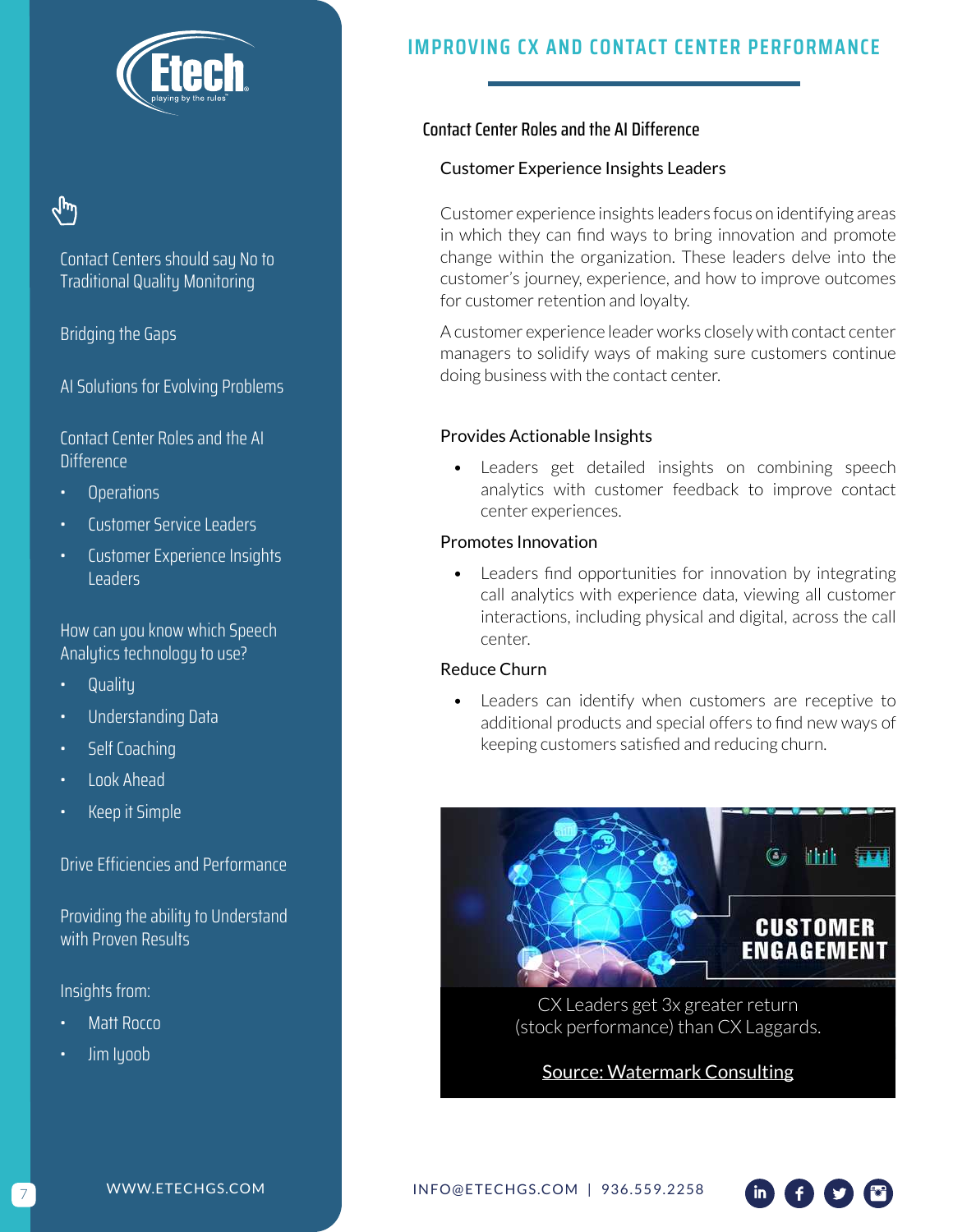

Contact Centers should say No to Traditional Quality Monitoring

Bridging the Gaps

AI Solutions for Evolving Problems

Contact Center Roles and the AI **Difference** 

- Operations
- Customer Service Leaders
- Customer Experience Insights Leaders

How can you know which Speech Analytics technology to use?

- Quality
- Understanding Data
- Self Coaching
- Look Ahead
- Keep it Simple

Drive Efficiencies and Performance

Providing the ability to Understand with Proven Results

Insights from:

- Matt Rocco
- Jim Iyoob

# **IMPROVING CX AND CONTACT CENTER PERFORMANCE**

#### How can you know which Speech Analytics technology to use?

With so many different products to choose from, how can you know what AI powered speech analytics technology will work best for you and your company?

Here are a few guidelines and criteria to review when evaluating AI technology.

# **Quality**

We've all heard the saying, "You get what you pay for;" this can also be true for speech technology. However, just because something costs more, doesn't mean it is always the best option for you. Transcription quality is important in your selection. Punctuation and grammar, speaker separation, as well as, multilanguage support should be required.

Speaker separation allows call analysis in aggregate levels, giving you a true voice of customer breakdown; while multi-language support have pre-defined topic lexicons in place. Maintaining sentence context by inserting punctuation and grammar will reveal the "why" behind the interaction topics.

# Analyzing Data

There are technologies that can pull lots of data but accurately analyzing that data is a game-changer when evaluating speech technology. Artificial intelligence provides an understanding of data, quickly, with deep insights into the topics that drive negative and positive customer impact. This helps agents learn how to find resolution, regarding customer pain points, and increase customer satisfaction.

Technology that offers dialogue transcription and text analytic solutions will provide acoustic analytics that detects "dead air" or silent time, "over-talk" or talking over the customer, and even vocal emotion. Analyzing data enables you to see the customer's experience in a whole new light and will be an invaluable asset when purchasing speech technology.

[INFO@ETECHGS.COM](mailto:INFO%40ETECHGS.COM?subject=Whitepaper-Improving%20CX%20and%20Contact%20Center%20Performance) | 936.559.2258

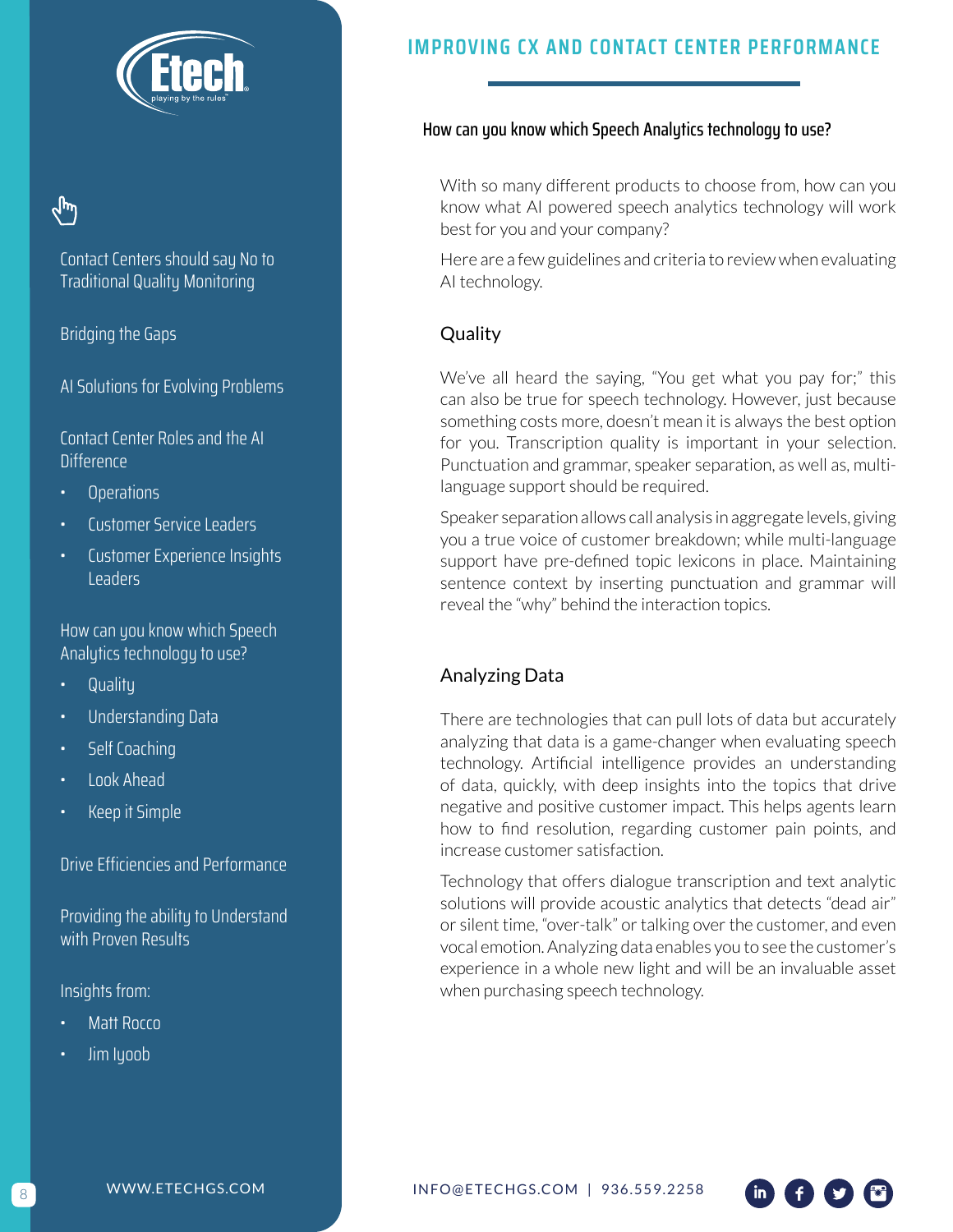

Contact Centers should say No to Traditional Quality Monitoring

Bridging the Gaps

AI Solutions for Evolving Problems

Contact Center Roles and the AI **Difference** 

- Operations
- Customer Service Leaders
- Customer Experience Insights Leaders

How can you know which Speech Analytics technology to use?

- Quality
- Understanding Data
- Self Coaching
- Look Ahead
- Keep it Simple

Drive Efficiencies and Performance

Providing the ability to Understand with Proven Results

Insights from:

- Matt Rocco
- Jim Iyoob

# **IMPROVING CX AND CONTACT CENTER PERFORMANCE**

# How can you know which Speech Analytics technology to use?

### Self-Coaching

Self-coaching has become a major talking point for contact centers, especially with more of the workforce working remotely. Automated analysis can quickly pinpoint specific agents and topics, while adding training modules for specific parameters, such as customer confusion and dissatisfaction or critical failure points.

By giving agents access to their own quality assurance analysis, with the additional function of self-coaching, agents can easily make proper adjustments in interaction processes. By having their own dashboard and access to their analysis information, agents are empowered to improve their productivity and performance.

# Mapping with your Future Vision

Flexibility to grow and evolve your workforce is another important consideration when looking for the right kind of speech technology. Think about what will allow the contact center to stay agile and looking ahead. Avoid technologies that do not adapt to change in processes, shifts, locations, or agents.

### Keep it Simple

The bottom line is to find a speech technology that can be used by everyone in the organization. Everyone should be able to have their own custom dashboard and ability to navigate through analysis, training, and reporting efficiently.

Waiting 9-12 months to get an on-premise solution launched, with an additional 90 days to fine-tune for accurate results, is no longer a viable option. Working on a solution that is easy to use, intuitive, enables remote administration, and is quick to deploy will add value to your existing tech stack and create a seamless workflow, with fast results.

[INFO@ETECHGS.COM](mailto:INFO%40ETECHGS.COM?subject=Whitepaper-Improving%20CX%20and%20Contact%20Center%20Performance) | 936.559.2258

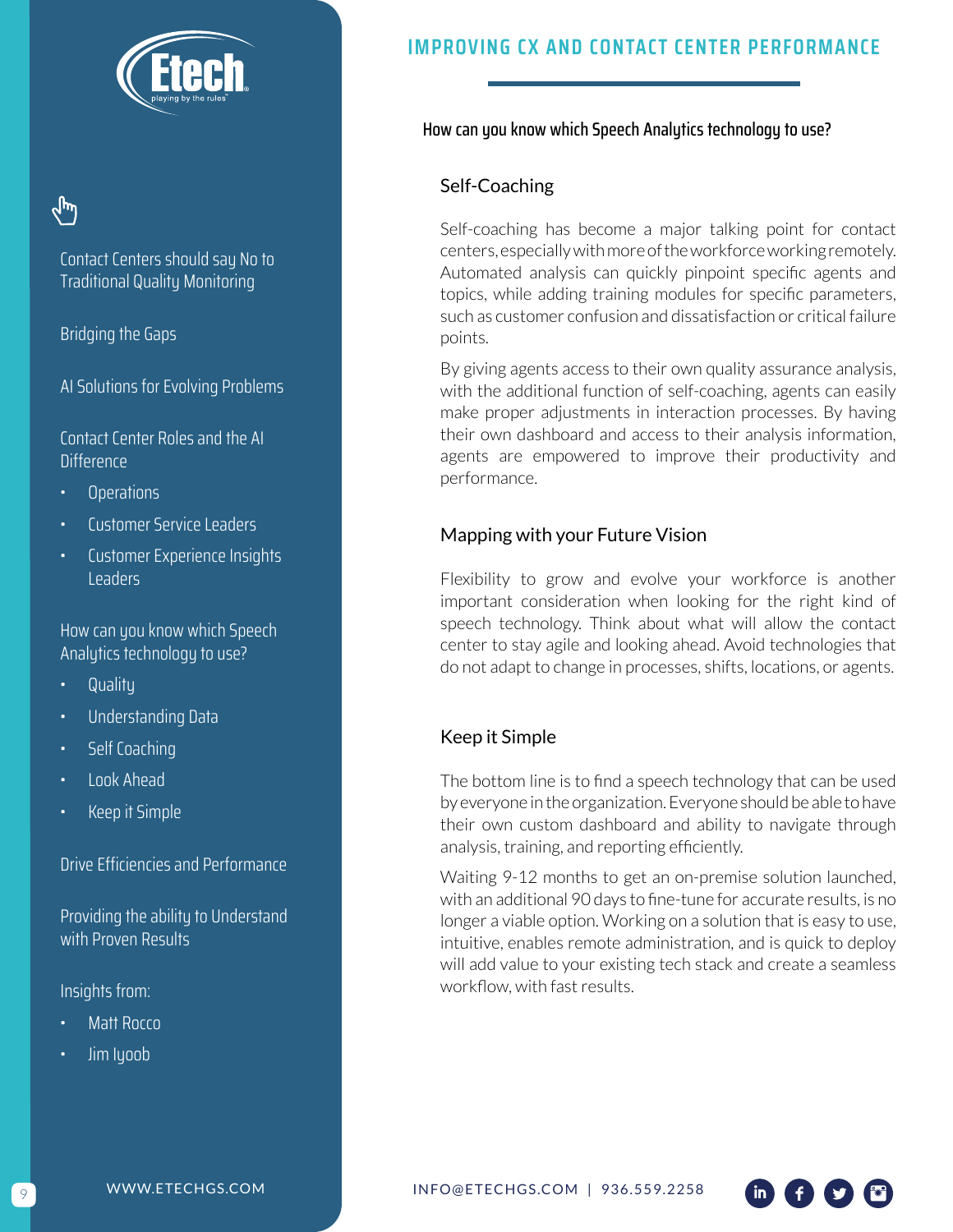

# ∕կµւ

Contact Centers should say No to Traditional Quality Monitoring

Bridging the Gaps

AI Solutions for Evolving Problems

Contact Center Roles and the AI **Difference** 

- Operations
- Customer Service Leaders
- Customer Experience Insights Leaders

How can you know which Speech Analytics technology to use?

- Quality
- Understanding Data
- Self Coaching
- Look Ahead
- Keep it Simple

Drive Efficiencies and Performance

Providing the ability to Understand with Proven Results

Insights from:

- Matt Rocco
- Jim Iyoob

# **IMPROVING CX AND CONTACT CENTER PERFORMANCE**

# Drive Efficiencies and Performance

With AI powered speech analytics, organizations can drive efficiencies and performance like never before, allowing an overall view of end-to-end customer experience across all channels. Contact centers are experiencing benefits of using speech analytics, such as:

- Improving agent coaching and training by providing AI driven insights to improve performance.
- Providing accurate, real-time, reporting for contact centers with automatic scaling and accurate transcription for every interaction.
- Combining voice interactions with feedback and data analytics for a complete view of the customer's journey, reducing churn and exploring self-service opportunities.
- Transcript level text analysis to identify call reason, customer effort, topics and actionable insights, creating a better, overall customer experience.

# Providing the ability to Understand with Proven Results

Etech has been providing AI services and solutions, not only for our own eight, multinational contact centers around the world, but also, for the more than 47 companies we partner with, managing upwards of 100 million voice interactions, 25 million chat and email interactions, and 24 million quality monitoring evaluations annually.

We have the experience and understanding needed to provide organizations with the ability to know what the customer wants and needs, how to train agents better, and provide an overall excellent customer experience, every time. Contact our experts today, to learn more.

\$641B will be spent on CX technologies in 2022, over \$130B more than in 2019.



[Source: IDC](https://www.idc.com/getdoc.jsp?containerId=prUS45422819)